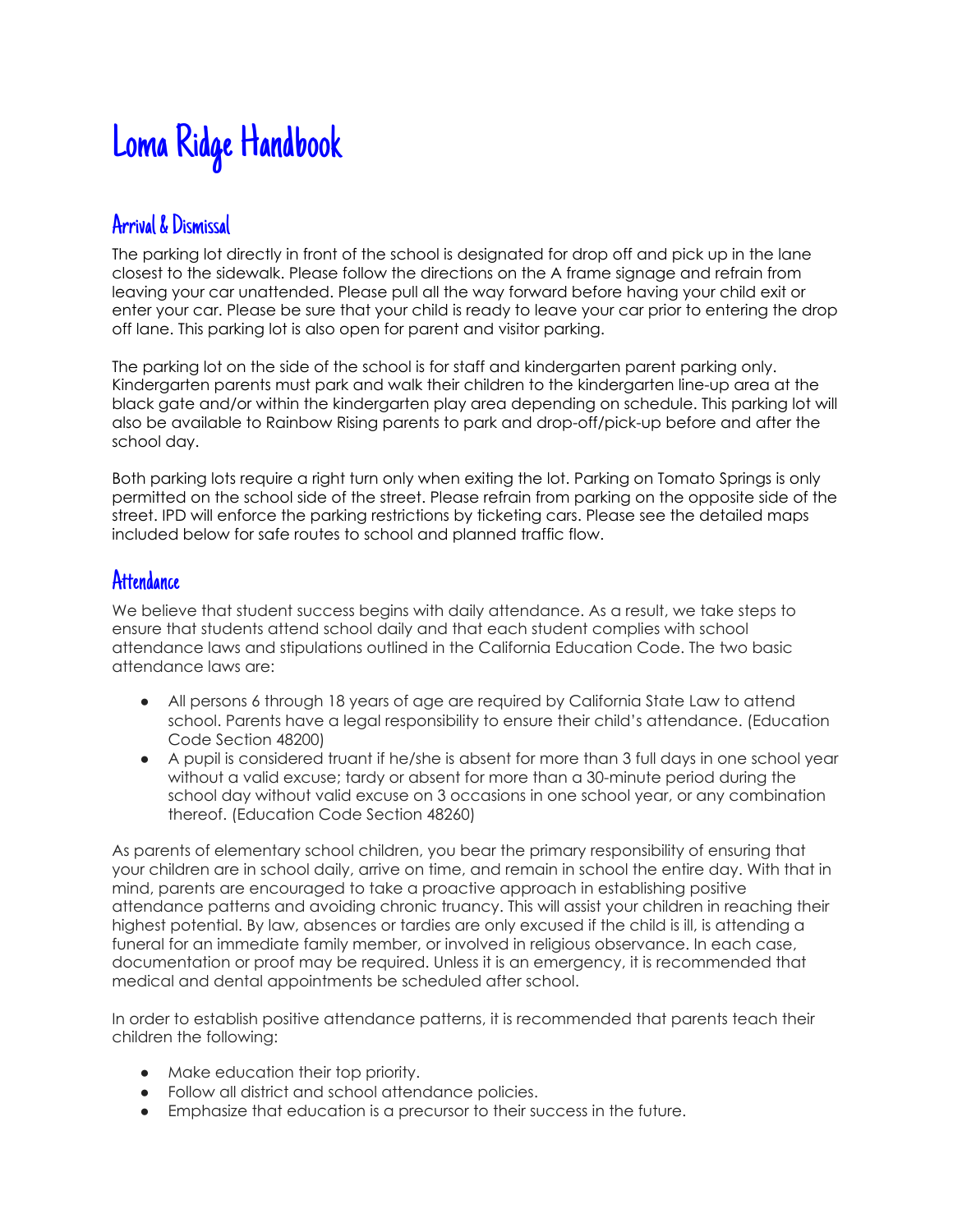- Remind them if they do not go to school, they will fall behind and struggle with their learning.
- Understand that tardies and leaving school early should be an exception, not a norm.

The majority of students who have accumulated more than three unexcused absences or tardies at Loma Ridge are not considered habitual/chronic truants, but would be categorized as soft truants. Soft Truancy includes, but is not limited to:

- Bringing a child late to school (less than 30 minutes).
- Picking up your child early for family outings, vacations, frequent medical appointments, etc.
- Excusing a student as ill 10 days or more without medical verification.
- Frequent excused absences.
- Keeping an older child home to baby-sit.
- Keeping an older child home to work.
- Irregular attendance.
- Taking vacation during school.

Chronic truancy almost always begins with a pattern of soft truancies that is not corrected. In order to keep all of our students safe, it is important that we verify all student absences as soon as possible each day. Should your child need to be absent from school, please call our attendance line at 949-404-4101 to report the absence. This number may be called at any time. If possible, we ask that you call this number and report your child's absence by 8:00 a.m. By doing this, we can avoid calling you at home or work to verify your child's absence.

As important as punctuality and attendance are to student achievement, children should not be sent to school ill. Children who come to the office with a body temperature of 100°F degrees or above will be sent home and should remain at home until a normal body temperature is maintained for 24 hours. Missed class work may be requested after the second day of absence. You may contact the teacher directly and check the classroom website for information.

If you find it necessary to schedule a medical/dental appointment during the child's class time, please have your child dismissed through the office. A sign-out sheet is located in the main reception area. We do require that children be signed out on this sheet by an adult who is listed on their Contacts List should they need to leave school for any reason.

#### Before & After School Care

At Loma Ridge, we are fortunate to have onsite childcare through our collaboration with the Irvine Childcare Project (ICCP). Rainbow Rising is our provider and the director can be reached at (949)404-1497 to answer any childcare related questions you might have.

# Behavior Expectations (PBIS)

Loma Ridge DASH is a school-wide commitment to positive behavior support. Identifying, teaching, and reinforcing the expected behaviors allows students to achieve academic, behavioral, and social success. Loma Ridge DASH was created based on decades of research from the University of Oregon's Center of Positive Behavior Interventions and Supports (P.B.I.S.) Our staff identified our behavioral statement of purpose followed by our DASH expectations and schoolwide matrix. Please see our school-wide matrix to learn more about Loma Ridge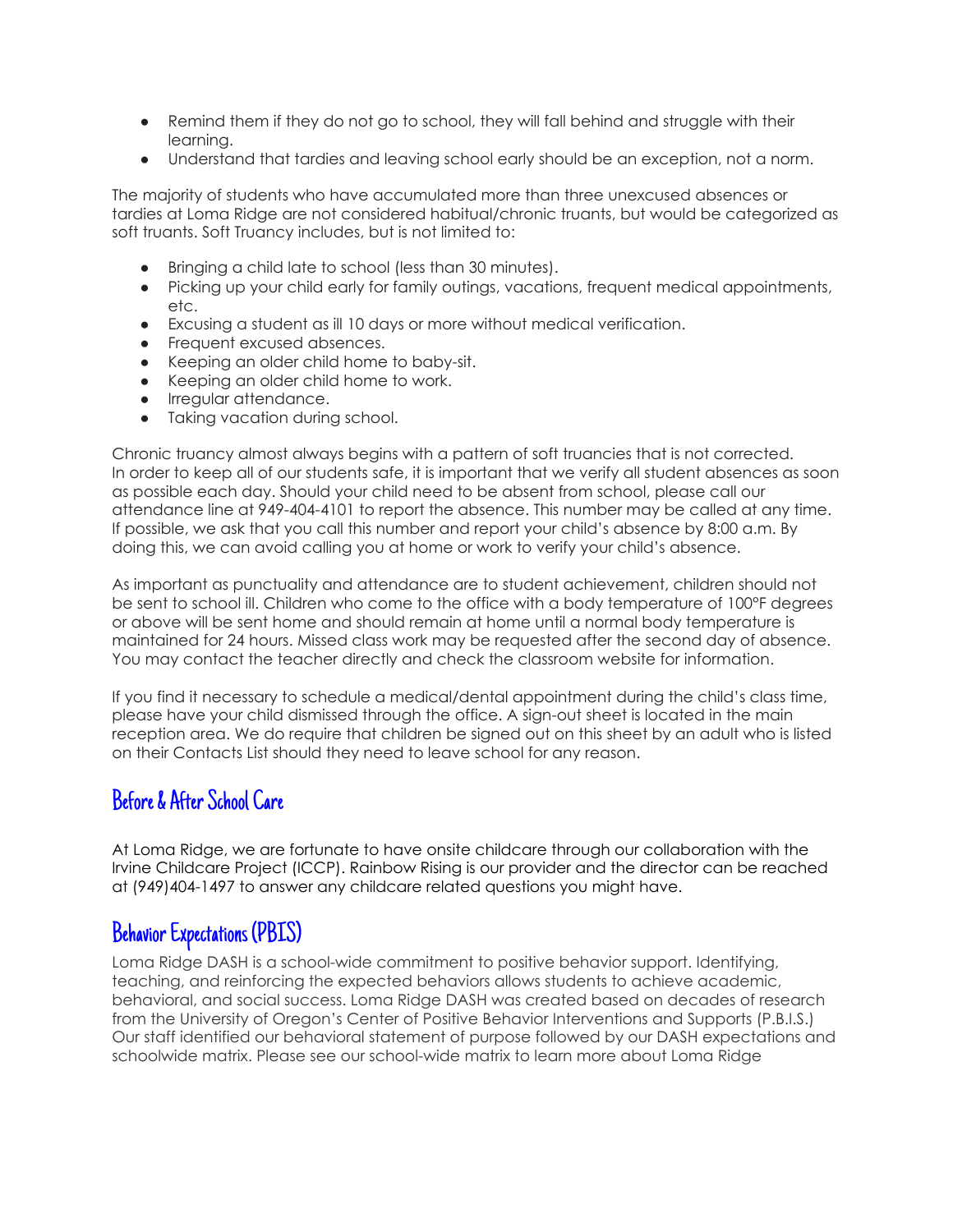Elementary School's expected behaviors. The school-wide matrix can be found on the PBIS page of the Loma Ridge website.

#### **Behavioral Statement of Purpose**

At Loma Ridge Elementary, we empower all students to make connections and build healthy relationships that foster risk-taking, collaboration, and engagement. We promote growth mindsets and encourage accountability for the Loma Ridge community. At Loma Ridge we D.A.S.H.!

Our PBIS slogan is … Roadrunners DASH!!!

Demonstrate Grit

Act Safely

Show Kindness

#### Hold Yourself Accountable

DASH Cards—We will provide students with positive, immediate, and frequent reinforcement for these positive behaviors. When students are observed doing the right thing, Loma Ridge staff will reward them with "DASH" cards. Other student acknowledgement opportunities will include: DASH card drawings in the classrooms, recognition at Friday Flag Deck, and opportunities for special drawings where students are selected for prizes!

#### P.B.I.S Basics & Research

Utilizing the "Systematic Change Model", attention is focused on creating and sustaining primary (school-wide), secondary (classroom), and tertiary (individual) systems of support that improve lifestyle results for all children. This makes problem behavior less effective and desired behavior more functional. It is research-based, and it works!

Key Components

- Clearly defined school-wide expected behaviors
- Expected behaviors are intentionally taught in all school settings
- Purposeful reinforcement for demonstrating expected behaviors
- Consistent consequences and opportunities for re-teaching expected behaviors
- Use of data to make decisions about school-wide practices and individual supports
- Comprehensive staff and student involvement goals
- Improve the academic culture through increased instructional time
- Improve the behavioral culture through a decrease in office discipline referrals
- Improve school safety and positive peer interactions

#### Campus Visitations

In the interest of safety, we ask that all visitors report to the office to sign in through our automated computer system. At that time, visitors will be issued a badge to wear, indicating to the students and staff that they are authorized to be on campus. The visitor badge must be worn at all times while on school grounds.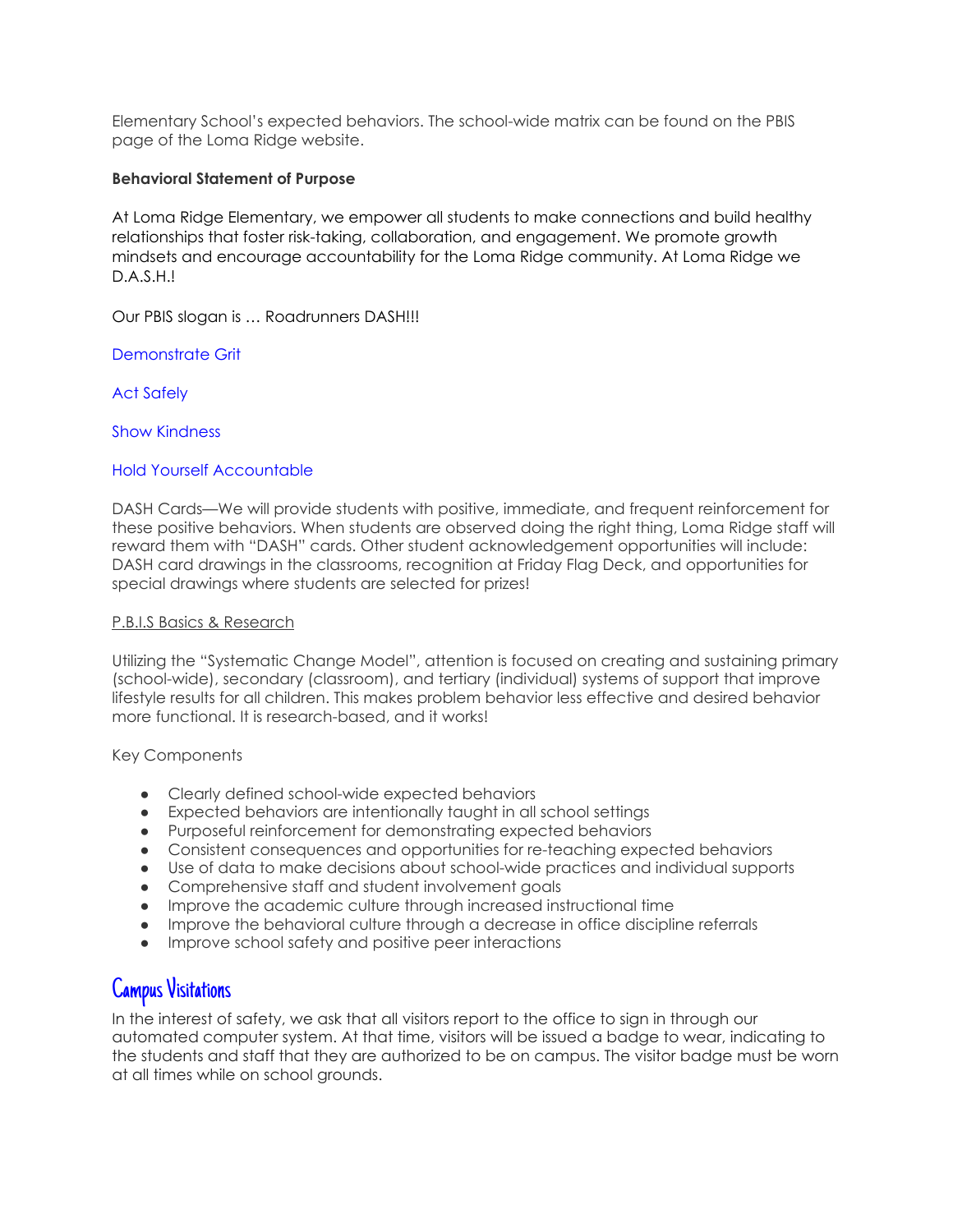In order to effectively manage students during recess and lunch and to ensure their safety in this less restrictive environment, our campus is closed to visitors on our playground and in our lunch area.

All volunteers must complete a[n](https://apps.raptortech.com/Apply/MTU5OmVuLVVT) IUSD Volunteer [Registration](https://apps.raptortech.com/Apply/MTU5OmVuLVVT) & Screening Information form online prior to volunteering. This form is completed at the beginning of each school year. Once the form is completed our front office can sign you in for the first time. Additional information about volunteering is available on the district websit[e](https://iusd.org/parents/parent-involvement/volunteers) [here](https://iusd.org/parents/parent-involvement/volunteers).

## Classroom Celebrations

Celebrations can be educational, fun, and exciting for our students. Dietary restrictions, cultural beliefs, food allergies, and the varied nutritional preferences of our student population require considerable and deliberate coordination of any event involving food. Students in our school community have life-threatening allergies to certain foods and other allergens. With that in mind, classrooms are expected to follow the guidelines outlined below for celebrations and parties.

- As part of our Health and Wellness Initiative, we will not allow food to be shared for student birthday celebrations.
- To reduce the risk of exposure to one of the most common allergens, please do not send any peanut or nut containing foods for any classroom celebration or party.
- Classrooms will make allowances for students with food allergies or certain health conditions to bring an alternative item and participate in the festivities.
- Parents are notified prior to any food being brought into the classroom.
- Consider non-food items for parties and events so that all children may participate in the fun.
- Consider a physical, art or music activity in lieu of a food party.
- Please contact your teacher before bringing any food products to the classroom.

#### Classroom Interruptions

The Loma Ridge staff makes a concerted effort to establish a learning environment that is conducive to the development of good study habits and uninterrupted academic learning time. We seek your cooperation and assistance in this effort. You can help us by:

- 1. Sending the teacher a note or email should you need to pick up your child early. This will allow the teacher time to have your child prepared for pick up.
- 2. Avoiding calling school and leaving messages for your child, unless it is an emergency. The telephone is made available to students only for emergencies.
- 3. **Establishing a system that helps eliminate forgotten lunches, homework, money, musical instruments, etc. In the case that items are forgotten, please adhere to the following guidelines.** The office staff will not disrupt instruction to alert your child that their item has been delivered nor will office staff deliver items to the classroom. Parents bringing forgotten items to school should deliver them to our front office. Children are encouraged to check the office for forgotten items throughout the day. Forgotten lunches should be placed in the bins in the covered area outside of the double doors to the front office by no later than 11:40 AM. Noon duty assistants will make the bins available to the students in the lunch area at lunchtime.

# Dress Code

We ask that students attending Loma Ridge wear clothing that is comfortable, clean, and appropriate for an elementary school environment. Our instructional program includes active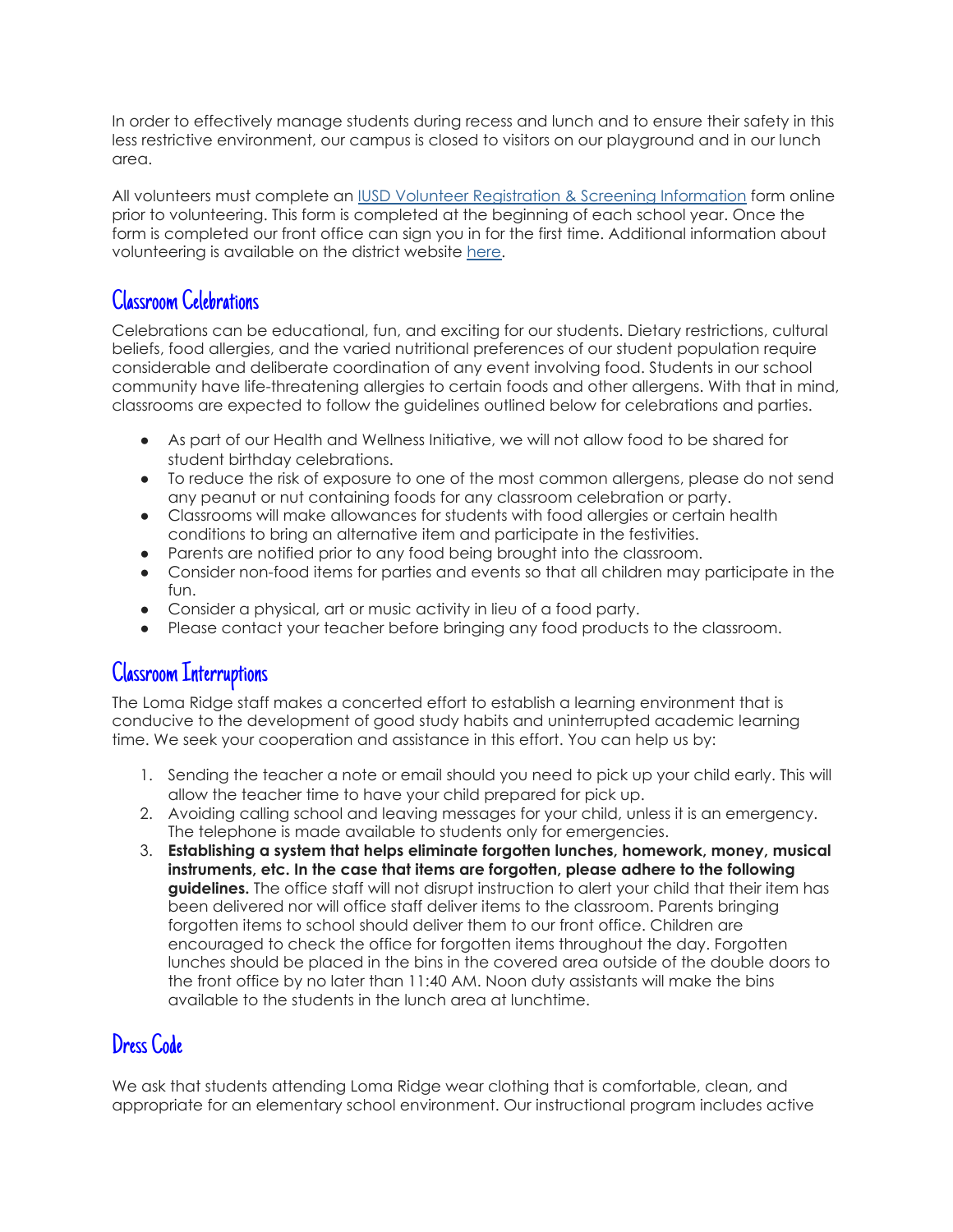play so students must wear clothing that allows them to run and jump. Clothing and other items students wear must not disrupt the educational process nor create any form of disturbance.

Inappropriate clothing includes:

- pants or shirts that are oversized and overly baggy and do not fit securely at the waist;
- clothing with logos, slogans, words, or pictures promoting or depicting alcohol, tobacco, drugs, vandalism, bigotry, violence, sexual connotations, or profanity;
- any clothing that is inappropriately revealing;
- earrings that dangle and could become dangerous while playing;
- any make-up, lipstick, or adornment that causes a distraction in the classroom;
- chains, including those attached to wallets, belt loops, or other items;
- shoes with open toes, such as thongs and sandals, and shoes with excessive heels. These shoes are inappropriate and too dangerous for active play.

With the support and cooperation of our parents, students, and staff, Loma Ridge will be a positive and productive learning environment.

# Early Dismissal

Children leaving campus need to be signed out by the parent/guardian. Please come to the office to do so and we will call for your child. Children will only be released to parents or other adults listed by you on the child's emergency card or contacts list in our system. If there are specific limitations related to the release of a child to a natural parent, please be advised that legal custody documents must be on file in the office. The natural mother or father can obtain their child from school at any time, unless a court order is on file indicating otherwise. Photo identification is required.

# Field Trips

Field trips are an integral part of the elementary school experience. It is common for students in every grade at Loma Ridge to take a couple of field trips each year. In order for students to participate in a class field trip, a Field Trip Permission Form is required to be completed and signed by a parent/guardian prior to departure.

#### Health & Wellness

Irvine Unified School District provides school-based mental health/wellness services and resources [\(www.iusd.org/WeCare](http://www.iusd.org/WeCare) or <https://iusd.org/department/mental-health-wellness>) to students and families. These services include short-term individual or group counseling for students at the school site; short-term, solution-focused therapy for students and families through the Irvine Family Resource Center; and resource linkages to community-based mental health or social services for students and families. Services are provided by counselors or licensed mental health professionals.

#### **Homework**

We all live busy lives, and we know kids have numerous extra-curricular activities. We prioritize unstructured time and family time for our students. With this interest in mind, there will be minimal and grade level appropriate homework assigned by our classroom teachers. Our expectation is that kids read or are read to each evening.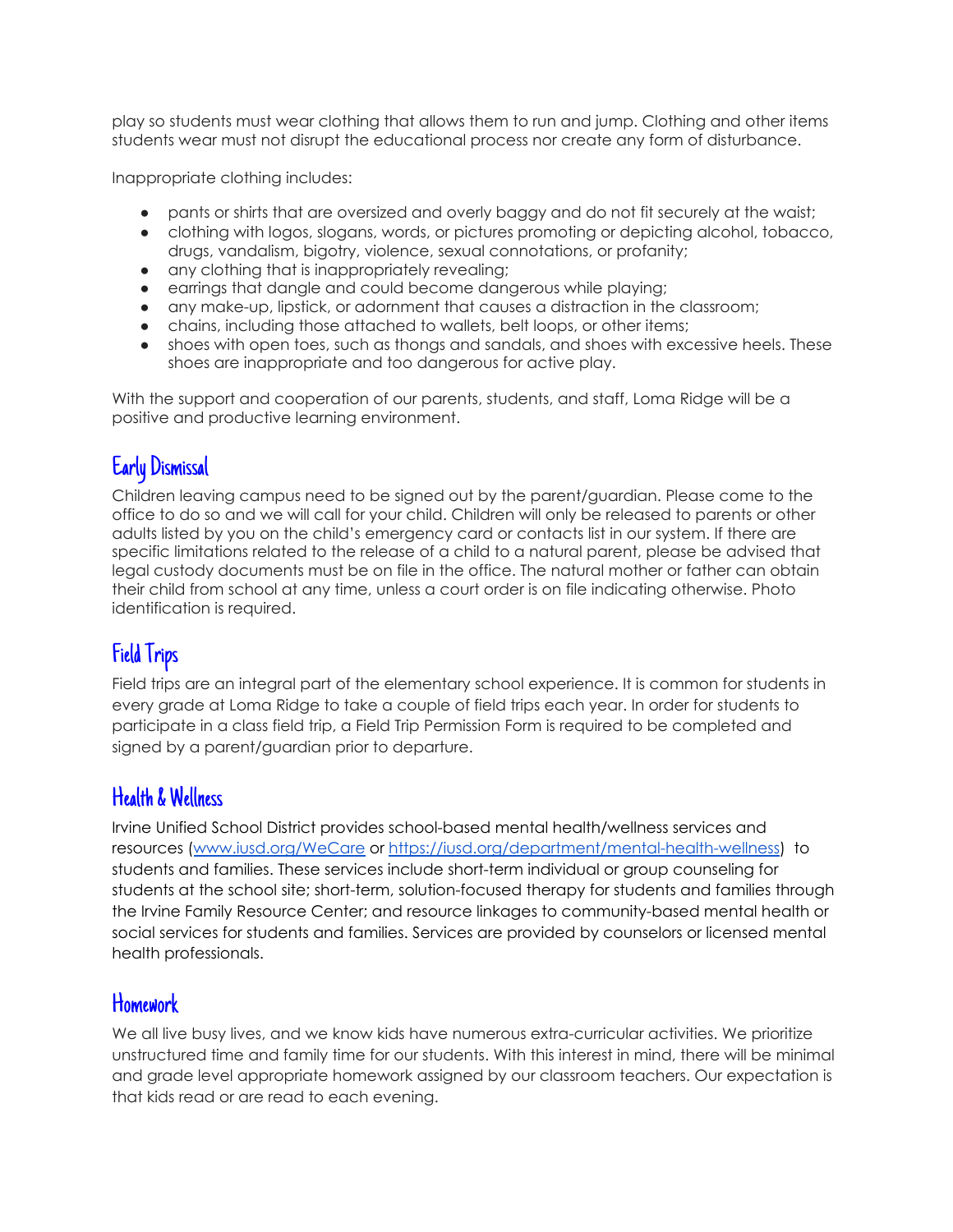## Illnesses & Accidents at School

We document each time a child comes to the health office and will call home and send a notice if there is an injury to the head or face. If your child does not have a fever or the reason for their health office visit is minor and does not require action from a parent, they will be sent back to class. If your child becomes ill or experiences an accident at school that requires him/her to be sent home or seek medical attention, you will be contacted immediately. If we are unable to reach parent(s) or guardian(s) at home or work, we will then call the emergency contacts listed on your child's record.

Please keep home phone number(s), work phone number(s), [ce](https://my.iusd.org/)llular phone number(s), and emergency contact names and phone numbers current in the [Parent](https://my.iusd.org/) Portal. If someone cannot be reached that is listed on your child's emergency card, depending on the seriousness of your child's condition, paramedics may be called. This includes, but is not limited to a child having an asthma attack or allergic reaction and no inhaler, epi-pen, or medicine has been provided. 911 will be called in all life-threatening situations.

## Lost & Found

Throughout the school year, we accumulate a large number of sweaters, sweatshirts, jackets, and lunch boxes. We urge parents to label everything that is sent to school with the child's first and last name. Items that are labeled are easier to locate when they are put in the Lost and Found. If your child is missing any of these articles, please visit the lost and found racks located near the front office. Small items such as glasses, retainers, jewelry, and more valuable items such as musical instruments are placed in the front office. Unclaimed items are donated to charities during winter recess, spring recess, and at the end of the school year.

# Lunch Program

Hot lunches are available for students in grades 1-6 for the price of \$3.25 each school day. Students may pay for lunch with cash or by establishing a [School](https://www.myschoolbucks.com/) Bucks online account. For additional information about lunch payments please visit the IUSD [website.](https://iusd.org/about/departments/business-services/nutrition-services/payment-methods) For those students with existing accounts, you may pay online or pay with a check or cash. Envelopes are available in the school office to use if you pay with a check or cash. Once a deposit is made in your child's account, he/she will be able to buy lunch. If you have any further questions, please call IUSD Food Services at 949-936-6520.

Please be certain that your child has a lunch each day. In an effort to foster student responsibility, it is our policy not to loan lunch money. If you are bringing a lunch to school after the day has started, you may place it in the late lunch bins in the covered area outside of the office. Please deliver late lunches no later than 11:40 AM. A noon duty supervisor will roll that basket out to the tables prior to lunch time.

#### **Medication**

Any time your child requires medication at school, the medication must be kept in the health office to be given by school personnel. Education Code 49423 allows school personnel to administer medications if the following steps are taken:

● Physician's request form is completed and submitted to the office annually for each medication.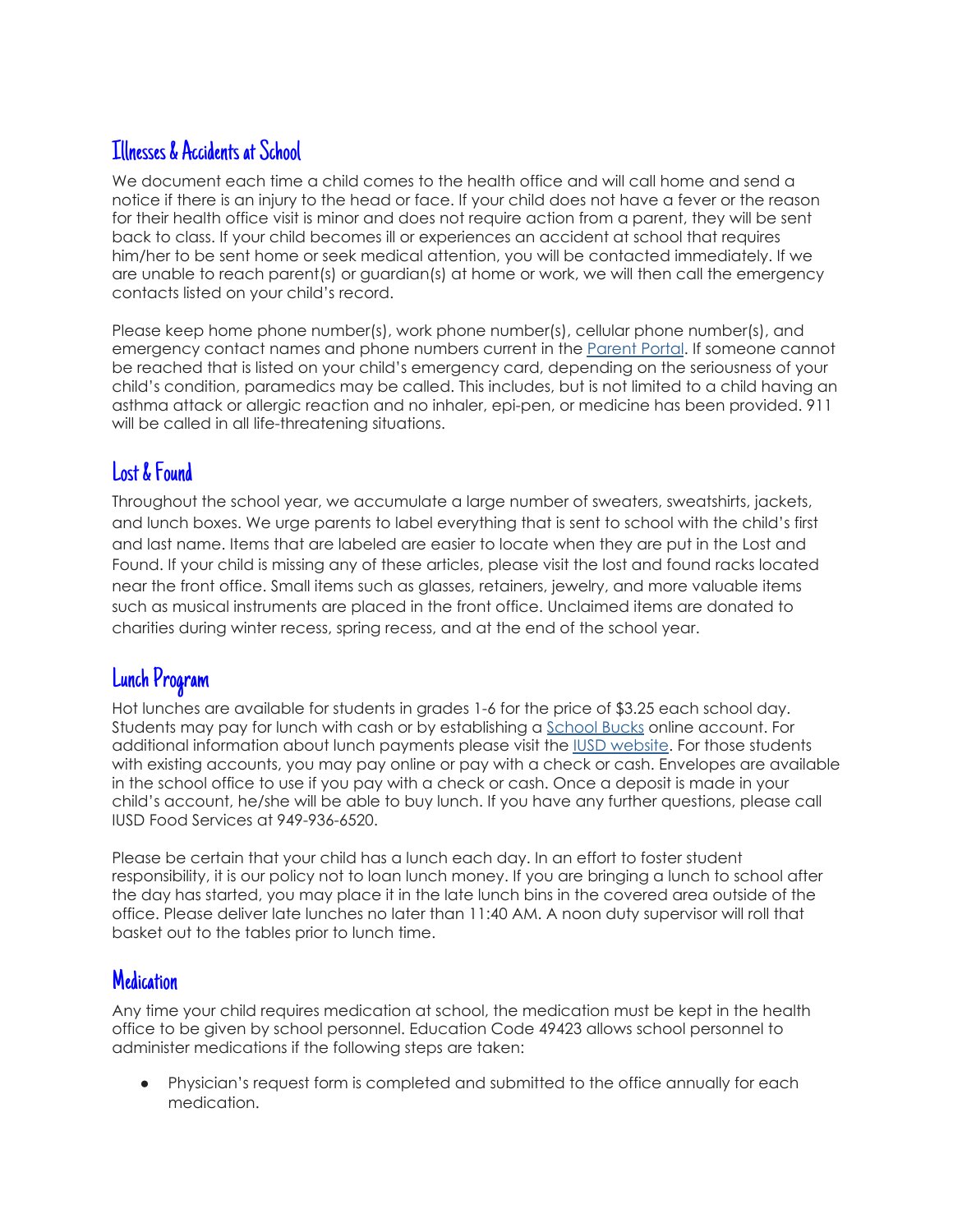- Parental release form is on file in the office. Both the physician and a parent must sign the consent form prior to medication being administered at school. This form is available in the school office.
- The pharmacy container with the medicine is labeled with the name of the child, name of the medicine, dosage requirements, and physician's name.
- Medicine is brought to school by the parent.

These regulations apply to non-prescription medications as well. Non-prescription drugs include aspirin, vitamins, cough syrups, cough drops, ointments, etc.

# Parent Teacher Association (PTA)

The Loma Ridge PTA is a very active and supportive group. The association is composed of volunteer parents and committed staff members who devote their time and talents to providing support for our school and special experiences and events for our students. There are many opportunities for parents to become involved. Your membership and participation in this outstanding organization benefits your child's education. Meetings are held monthly in the school multi-purpose room. Membership and other PTA related information is sent home during the first few weeks of school.

Research shows that parent involvement is key to helping children succeed in school. The idea has been basic to PTA's philosophy and action since its beginnings in 1897. PTA goes even further by stating that children do better in all ways when their parents care about what they are doing at home, in the community and in school.

PTA activities establish communication between school and home. Parents are encouraged to attend meetings, support activities, and volunteer. Dates and times of meetings and activities will be on the Loma Ridge website and social media. PTA questions can be directed to lomaridgepta.org.

#### Parent Volunteers

Loma Ridge welcomes and values our volunteer parents. Without volunteers, many programs and activities offered at our school would not be possible. Parents will be given opportunities to sign-up to help in the classroom, and to assist with various events taking place throughout the school year.

In the interest of safety, we do ask that all volunteers report to the office to sign in through our automated computer system. At that time, volunteers will be issued a badge to wear, indicating to the students and staff that they are authorized to be on campus. The volunteer badge must be worn at all times when on school grounds.

All volunteers must complete a[n](https://apps.raptortech.com/Apply/MTU5OmVuLVVT) IUSD Volunteer [Registration](https://apps.raptortech.com/Apply/MTU5OmVuLVVT) & Screening Information form online prior to volunteering. This form is completed at the beginning of each school year. Once the form is completed our front office can sign you in for the first time. Additional information about volunt[e](https://iusd.org/parents/parent-involvement/volunteers)ering is available on the district website [here](https://iusd.org/parents/parent-involvement/volunteers).

#### Personal Items

Personal play equipment, such as toys, balls, games, etc. should not be brought to school unless special permission has been granted by the teacher or principal. This includes electronic devices like phones, smart watches, music players, media players, and video games. If students bring these devices to school, they must be turned off.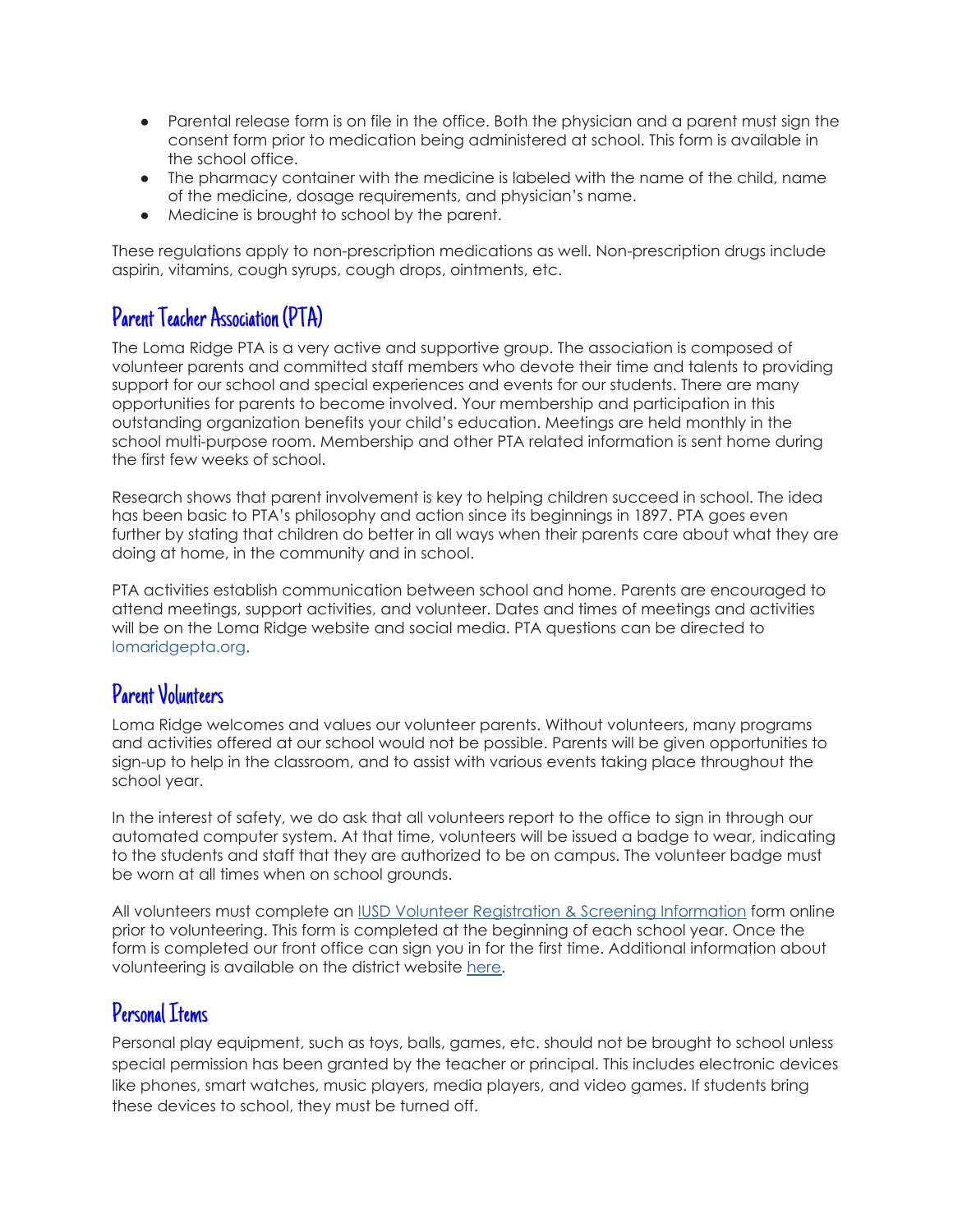# Pets

Pets should not be on campus unless the teacher or principal has granted special permission. Please be aware that, pursuant to Orange County Ordinance 41.46, dogs are not to be on school grounds at any time. Should you choose to bring your dog when walking your child to and from school, please wait for your child off school grounds.

# Playground/School Supervision

Supervision by staff at entry points to our campus, in the parking lots, and on the playground is provided fifteen minutes before school begins every day. For your child's safety, students should not arrive on campus prior to 8:05 AM. Upon arriving, all students in grades first through sixth report to the playground blacktop and line up for class in their assigned area. Kindergarten students must be accompanied by an adult and line up outside their classroom in their assigned area. They are dismissed directly to their parent or guardian at dismissal. Students in primary grades (first through third grade) are dismissed at the parent waiting area in the front courtyard between building A and building B. Students in upper grades (fourth through sixth grade) are dismissed by the teacher at the classroom door to independently meet their parents, carpool, daycare provider, or walk home. After school supervision ends fifteen minutes after dismissal every day. All students should leave campus within fifteen minutes after dismissal unless other arrangements have been made or they are being directly supervised by a parent. No student will be kept after school without prior parent permission.

Recess and lunch supervision is provided by trained Loma Ridge staff. Playground supervisors are easily identified by the vests they wear and their IUSD identification badge.

## Reports Cards & Parent Conferences

Report cards are issued at the end of each trimester during the school year. During the first month of school, parents are invited to attend Back to School Night to learn about the grade level curriculum and instructional program for their child. A goal setting parent/teacher conference is held in October to establish learning goals for each student. A second parent/teacher conference is scheduled in the spring for some students. Parents are encouraged to schedule conferences with the teacher anytime they feel there is a need during the school year. Open House is scheduled in the spring. All members of the family are invited to come and share in the activities and experiences of our students.

# Safety & Emergency Preparedness

We want to assure you that Loma Ridge Elementary School has an extensive emergency plan. In compliance with California law, the Irvine Unified School District uses the Standardized Emergency Management System (SEMS) in its emergency plans and procedures. Response procedures are in place to activate the emergency plan. Each year the staff reviews and practices the plan in mock drills to ensure the safest and most efficient response to an emergency. State law requires each elementary school to conduct monthly fire drills, a lockdown drill, and a drop-and-cover drill as part of tbhe emergency preparedness plan.

How can you help ensure our students' safety as a parent?

● Always sign-in your child at the office if your child is arriving late or sign-out your child in the office if your child is leaving school.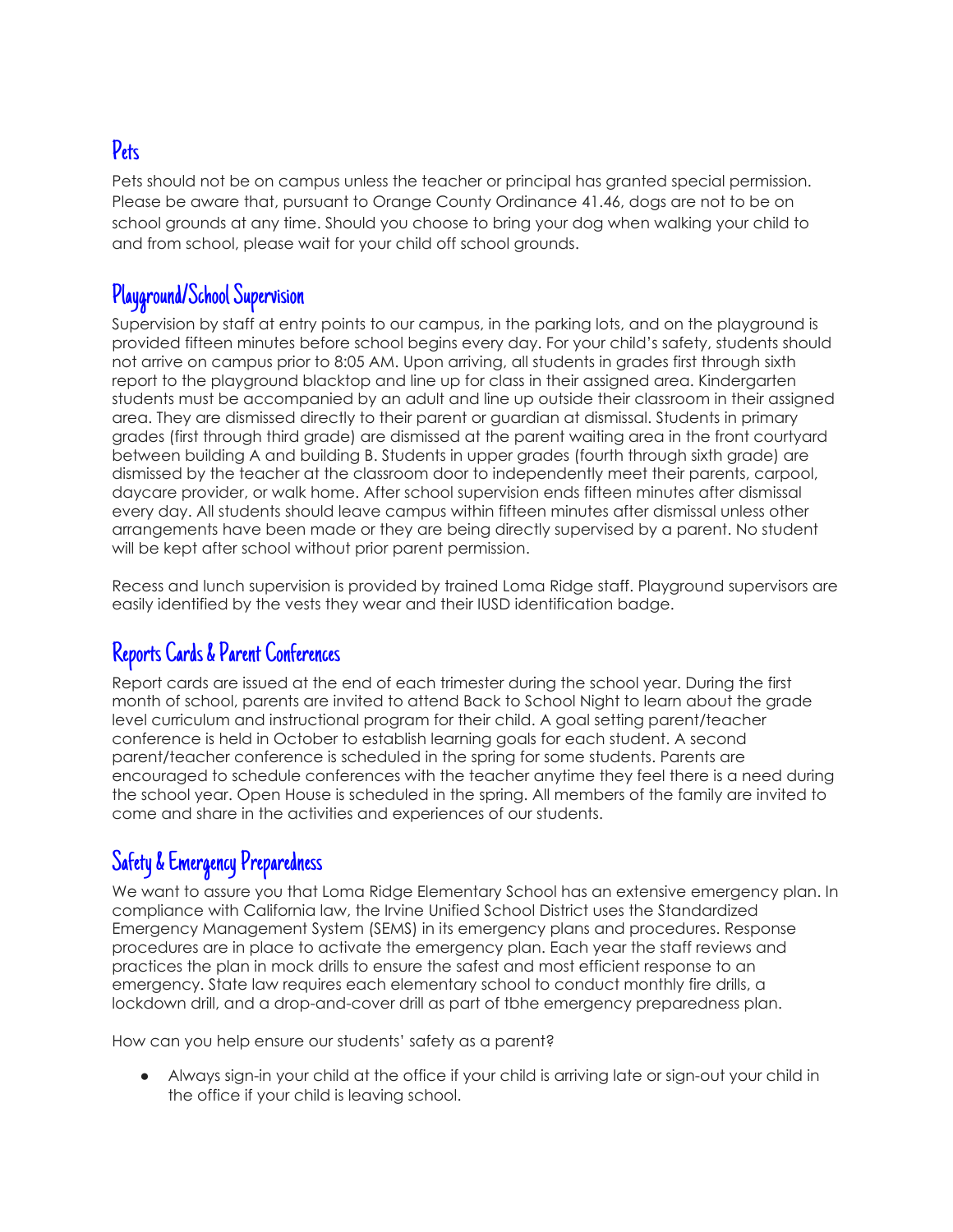- Make sure to sign-in and out at the front office and wear a visitor/volunteer sticker at all times when visiting the school.
- Be familiar with the school site and report anything out of the ordinary to the school office or after school hours to the police.
- Carefully read newsletters and correspondence sent home by the school.

In the event of an emergency:

- Remain calm.
- Walk to the playground and follow student release procedures.
- Ask, "How can I help?"
- Volunteer and follow the instructions and guidelines carefully.

#### Student Accident/Health Insurance

The school district makes available to parents a low cost accident and health insurance plan for their children. Forms are available through our re-registration/data confirmation process. Additional forms are available in the office.

#### Student Fees

California's Constitution affirms that students and parents cannot be required to pay money to gain access to educational activities, nor can they be charged for materials and supplies necessary to participate in educational activities.

"Educational activities" has been clearly defined to include extracurricular offerings such as music, sports and some clubs. Moreover, the rules described above are believed to apply to all affiliated groups supporting district and school programs, including PTAs, boosters and foundations.

In 2010, the American Civil Liberties Union filed a lawsuit against the state over impermissible fees, charges and deposits imposed on public school students. Two years later, Governor Jerry Brown signed legislation that codified existing laws and judicial decisions while establishing reasonable enforcement measures for schools and districts. The ACLU subsequently dropped its suit.

It should be noted that IUSD was in the process of analyzing its own practices even before the ACLU suit, looking specifically at funding requests that were made to help offset the cost of transportation, elective courses, summer school classes and essential supplies and equipment. The district has since worked to clarify that parent donations for most educational activities are voluntary, and that students will not be denied participation if their families choose not to contribute.

For furth[e](http://web.iusd.org/student-fee-info/)r information, please check the following link on the Irvine Unified School District website: [http://www.iusd.org/student-fee-info/](http://web.iusd.org/student-fee-info/)

# Technology Use (Personal cell phones, smart watches, etc.)

We ask that you take care of all arrangements for the day with your children before they leave for school. If the forecast is for rain, send them in a coat or jacket and give them a plan for pick up/dismissal for inclement weather. If after school activities are scheduled, be certain that they